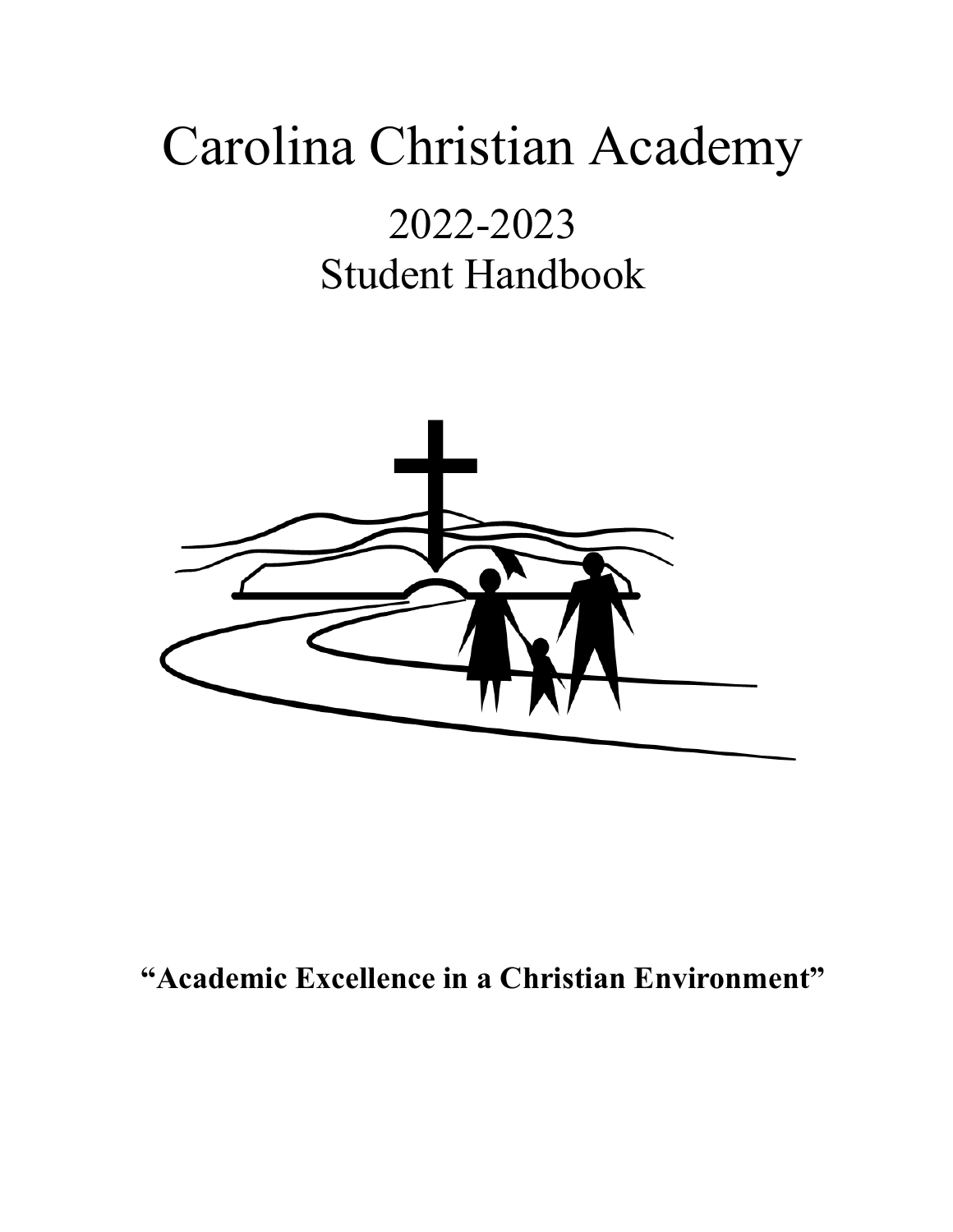# **PHILOSOPHY OF CAROLINA CHRISTIAN ACADEMY**

Our philosophy of purpose is based on the authority of the Word of God. Proverbs 1:7 says "The fear of the Lord is the beginning of knowledge." Because of this truth, we believe there is no true wisdom or knowledge apart from God the Father and a personal relationship with His Son, the Lord Jesus Christ.

First, we are a school seeking to win young men and women to the Lord Jesus Christ who will serve and love Him. Second, we are a private, nonprofit, Christian school with high academic standards and goals to educate and prepare students for a life of service. Our goal is to train and equip Christian young people to live in the world in such a way as to bring honor to their Lord and Savior Jesus Christ in all they do and say as they seek to do His will. We believe there are two characteristics that are evident in those who have successful Christian lives, obedience and dependability. Jesus Christ is the perfect example of this; therefore, with Christ-centered materials and methods, we seek to train and influence young lives.

We further believe that God has instituted the family as the major arena of teaching for children. We, therefore seek to be of assistance to families by providing a message to students that is consistent with that given in the Christian home. We recognize the authority of the parents and do not seek to replace them in authority but assist only (Ephesians 6:1-2). We desire to cooperate closely with parents in every phase of the development of the students within the framework of our stated purposes.

School plays such an important part in the life of a young person. School can "make or break" him or her as far as their future is concerned. Special wisdom and strength are needed to train and raise our children for Christ. We stand ready to serve you and your children as we train them to fulfill God's will and potential for their lives –academically, emotionally, physically and most important, spiritually.

> Carolina Christian Academy A ministry of FIRST FREE WILL BAPTIST CHURCH

#### **MISSION OF CAROLINA CHRISTIAN ACADEMY**

The mission of Carolina Christian Academy is to provide academic excellence in a Christ-centered environment with a challenging educational program based on the principles of God's Word. Our goal is to train and develop young men and women of integrity who are committed to God and His Word and have a desire to impact the world for Christ. *We admit students of any race, color, nationality and ethnic origin to all rights, privileges, programs and activities made available to students at the school*.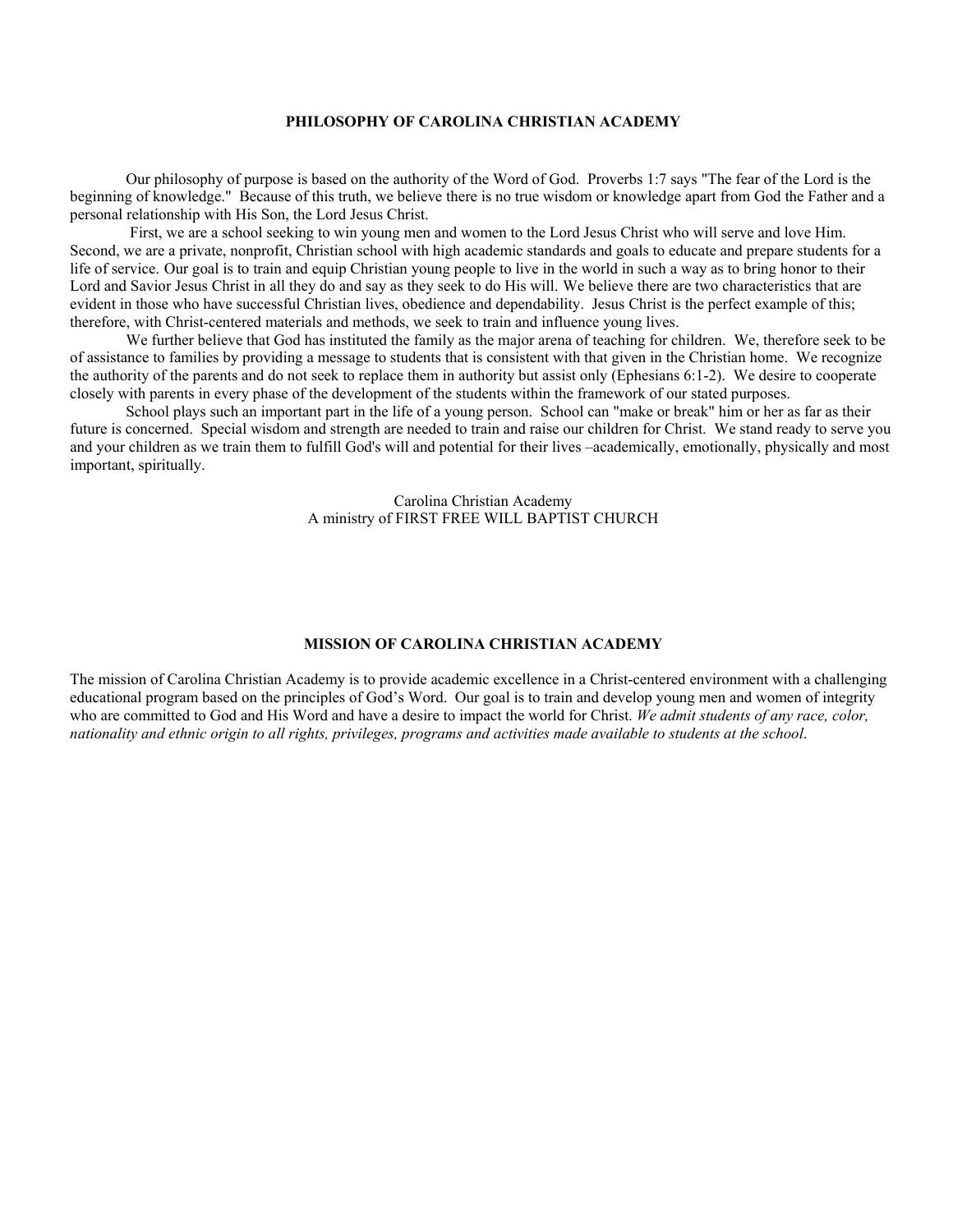# **THIS WE BELIEVE**

# **I. SALVATION IS A FREE GIFT**

**Ephesians 2:8** "For by grace are ye saved through faith and not of yourselves; it is a gift of God, not of works, lest any man should boast."

# **II. JESUS DIED TO PAY FOR OUR SINS**

**Romans 5:8** "But God commendeth His love toward us in that, while we were yet sinners Christ died for us."

# **III. JESUS INVITES YOU TO BE SAVED TODAY**

**Romans 10:13** "For whosoever shall call upon the name of the Lord shall be saved."

**Romans 10:9** "That if thou shalt confess with thy mouth the Lord Jesus, and believe in thine heart that God hath raised him from the dead, thou shalt be saved."

# **IV. PRAY AND TRUST CHRIST AS YOUR SAVIOR TODAY**

Lord, Jesus, I confess I am a sinner, and I need to be saved. I believe that Jesus died on the cross to pay my sin debt, and arose from the grave victorious over death and hell. Forgive me for my sins, come into my life as my personal Savior and Lord, and save my soul. Thank you for saving me and for giving me the free gift of eternal life.

# *The Pastor and people of the FIRST FREE WILL BAPTIST CHURCH invite you to worship with them.*

| Sunday School                        | $10:00$ am       |
|--------------------------------------|------------------|
| Sunday morning worship service       | 11:00am          |
| Sunday evening service               | $5:00 \text{pm}$ |
| Wednesday evening service            | $7:00 \text{pm}$ |
| Wednesday Children and Youth service | $7:00$ pm        |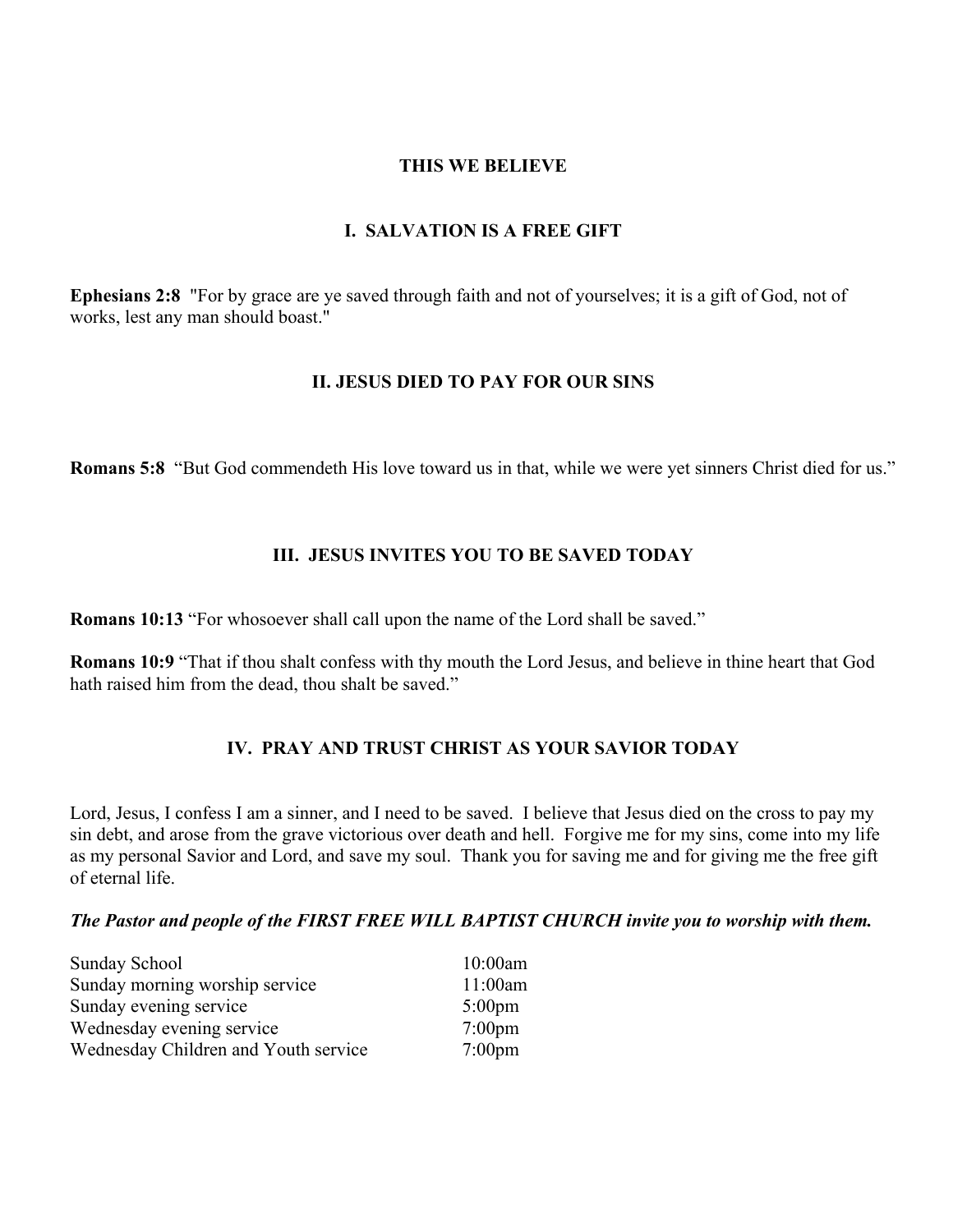#### **STATEMENT OF FAITH**

- A. There is one God eternally existing in three persons: The Father, Son and Holy Spirit (Matthew 28:19).
- B. The Bible is the Word of God, verbally inspired, infallible and inerrant in all that it says (II Timothy 3:16, I Thessalonians  $2:13$ ).
- C. The Lord Jesus Christ is fully God (John 1:1), fully man (John 1:14), born of a virgin (Matthew 1:23), lived a sinless life (Hebrews 4:15), performed miracles (John 4:29), shed His blood and died a substitutionary death (Hebrews 10:10,12,19), arose bodily from the dead (I Corinthians 15:12-20), ascended to and sits in glory at the Father's right hand (Hebrews 1:3) and is to return for His own (John 14:3).
- D. Man is by nature and practice a sinner, separated from God and can become God's child only by faith in the Lord Jesus Christ and His work of redemption on Calvary (Jeremiah 17:9, Romans 2:23, Ephesians 2:8,9 and Romans 10:9,10).
- E. Those who are born into God's family have eternal life and those who are not remain in spiritual death and will be separated from God forever in hell (John 3:18,36, Matthew 25:46).
- F. The Holy Spirit lives in the believer and enables the child of God to walk in purity of life and submission to the will of God (Ephesians 1:13,14, Galatians 2:22,23).
- G. All believers are united together by the Holy Spirit in the body of Christ for the purpose of causing the growth of the body and building itself up in love (I Corinthians 12:13, Ephesians 4:16).
- H. The triune God created from nothing all that is in the span of six days (Genesis 1).
- I. The ministry of the local church is God's established instrument for carrying out the Great Commission. The body of Christ, the church, is composed of all born again believers who have by faith accepted Christ as Lord.
- J. The Bible is part of our daily curriculum. This Statement constitutes the doctrinal boundaries wherein we take a firm stand. The original King James Version of the Bible will be used in all teaching and Bible memory activities.
- K. Human Sexuality. We believe that God has commanded that no intimate sexual activity be engaged outside of a marriage between a man and woman (Hebrews 13:4 and I Corinthians 7:1-4). We believe that the only legitimate marriage is the joining of one man and one woman by mutual covenant (Genesis 2:24, Romans 7:2). We believe that men and women are spiritually equal in position before God (Galatians 3:28), but that God has ordained distinct and separate spiritual functions for men and women in the home and the church (Colossians 3:18, I Timothy 2:8-15). The husband is to be the leader of the home, and men are to be leaders (pastors and deacons) of the church (I Timothy 3:4-5, 12). Accordingly, only men are eligible for licensure and ordination by the church.
- L. Abortion. We believe that human life begins at conception and that the unborn child is a living human being. Abortion constitutes the unjustified, unexcused taking of an unborn human life. (Job 3:16, Psalm 51:5 and 139:13-16, Isaiah 44:24 and 49:1,5; Jeremiah 1:5, 20:15-18, Luke 1:44).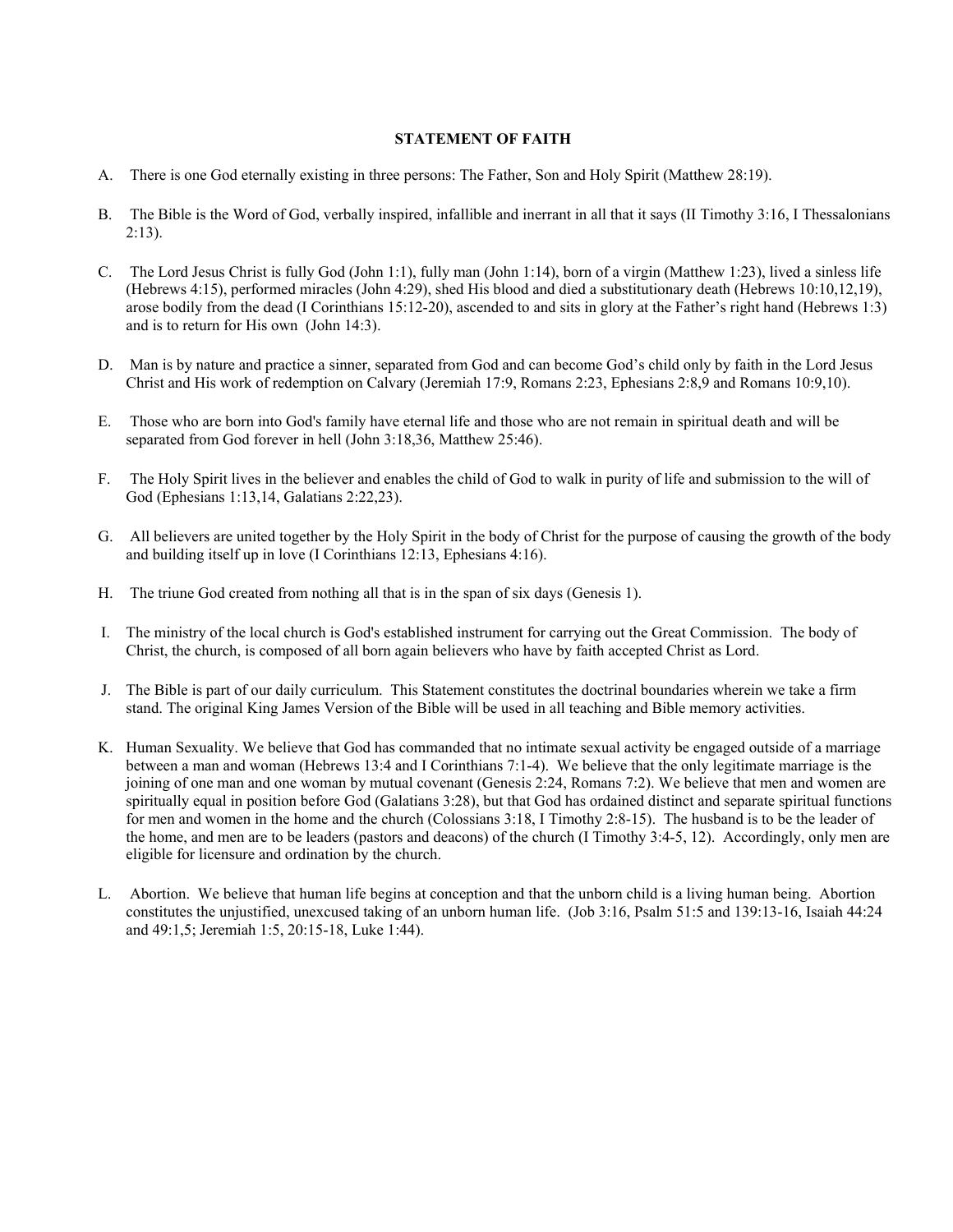# **ADMISSIONS**

# **Registration**

Students apply for admission to Carolina Christian Academy by completing an application packet and submitting required paperwork.

- A completed application
- A signed enrollment agreement form
- A signed statement of faith
- A completed notarized medical release form
- A signed Handbook Agreement Policy
- Most recent achievement test results
- Copy of Birth Certificate
- Up to date immunization records

\* Custody papers (if applicable) It is the sole responsibility of the parent to provide the school with any changes or updated legal documents.

# **Re-Enrollment**

Re-enrollment will be made available to those already attending CCA. Re-enrollment will be on a first-come, first-serve basis beginning in January. Enrollment is a yearly decision and CCA administration reserves the right to deny re-enrollment to a current student.

#### **Payments**

A registration fee is due at the time of registration. Book fee is payable on or before September 1 for the coming year. Tuition has been divided into a convenient ten-month payment plan.

Tuition payments are due on the first day of the month and are delinquent after the tenth of the month. A late fee of \$25.00 is charged when not paid by the tenth of the month. Tuition payments that are allowed to become 30 days in arrears will result in your child not being allowed to come back to school. When an account is not paid by the last day of the month in which it is due, and the parent(s) has made no acceptable arrangement to correct this failure to pay for educational services, the student will be temporarily suspended until proper arrangements concerning payment can be reached between the parent and school. Should the account not be current by midnight of the last day of the month, the child will not be allowed to continue in school. The obligation to pay for educational services rendered will not be alleviated by suspension or withdrawal. Students will not receive progress reports or report cards if there is a past due balance.

Payments should be made payable to:

# **Carolina Christian Academy**

If the bank returns a check, there will be a *\$30.00* charge. If the same check comes back a second time, the parents will be contacted to come into the office and clear the check by cash. After two returned checks, the account will be ruled as a cash only account and the school will no longer accept personal checks.

# **Academic Qualifications**

Academically, students must be ready for the grade/level class for which application is made. C.C.A. does not offer SLD (Specific Learning Disability), EH (Emotionally Handicapped), ADHD (Attention Deficit Hyperactivity Disorder), or ADD (Attention Deficit Disorder) programs. While CCA has no individualized programs for special educational needs we do open enrollment to students who may have been previously diagnosed with one/any of the above. This will be decided on a case by case basis after interviewing with the parents, students, and reviewing any documentation the parent provides. If CCA feels it can offer the education the student needs, admission may be granted on a trial basis and reevaluate after the trial period has been completed.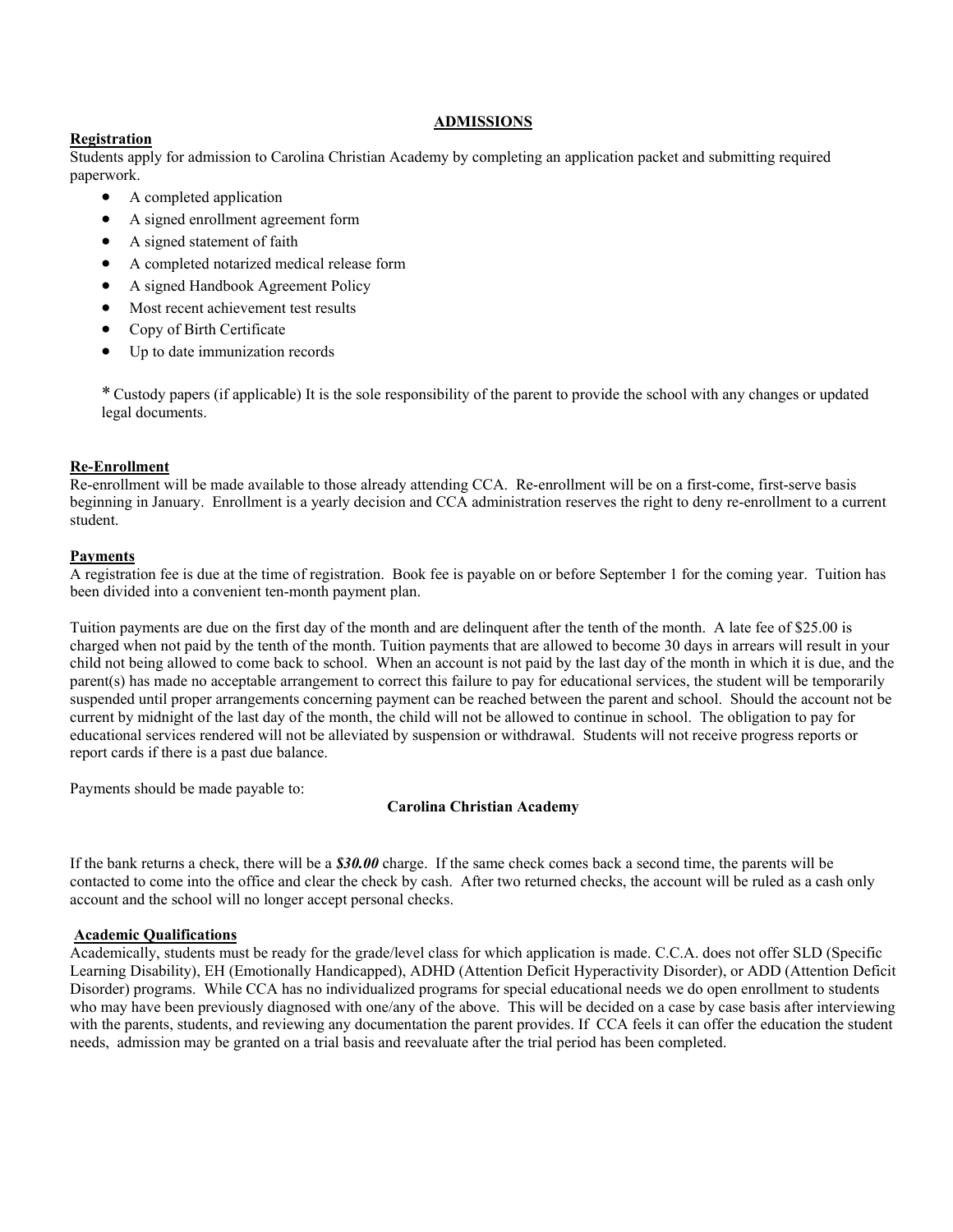#### **Student Qualifications**

Spiritually, students and parents must be in accord with the Christian purpose, standards and policies of the school. All students and parents must sign a statement indicating their desire and willingness to abide by CCA standards and policies to be in a Christian school. CCA admits students without regard to race, color, national or ethnic origin.

#### **Health Qualifications**

A doctor's examination is necessary within one year prior to entrance and must be on file in the office. An immunization certificate must be on file in the office prior to the first day of school, along with a birth certificate.

# **SCHOOL POLICIES**

#### **Attendance -Absenteeism-Tardiness**

 If a student must be absent from school, it is the parents/guardians responsibility to ensure that the school is notified in writing (txt/email/handwritten).

 Students with absences exceeding 15 days in one school year (180 days) may not be promoted to the next grade level. When a student has accumulated six (6) unexcused absences, he/she will be referred to the principal/head of school. **Early dismissals** will also counted the same as a tardy.

 The school laws of North Carolina hold the parent(S) or guardian(s) responsible for ensuring that their child attends school every day through the full day school term. Occasional illness or unavoidable problems within the immediate family are to be expected and students shall be excused from attendance by the school for the following reasons.

- 1. illness of the student
- 2. major illness in immediate family
- 3. death in the immediate family
- 4. any absence previously determined by the principal to be in the best interest of the student.
- 5. unusual trips or activities of such rare nature and short duration that the education and instructional value gained will outweigh the value of the instructional time missed from classroom activities.
- 6. professional health care (therapy, medical treatment)
- 7. civil responsibilities

 All other absences shall be considered unexcused. As required by the North Carolina General Statute (G.S. 115c- 378), all students between the ages of seven(7) and sixteen(16) shall attend school on a regular basis. A student must be present at least one half of the school day in order to be recorded present for that . All students making school-sponsored trips will be counted as present for attendance purposes. Students assigned to in-school suspension and counted as present and receive credit for all work completed in ISS.

#### **Tardy**

School begins each day promptly at 8:00am. Students should arrive at school between 7:30 and 8:00. Students who arrive after 8:05am will be considered tardy. It is important that students arrive at school on time not only so they will not miss important instruction time but also because they could be a distraction to the other students. Early dismissals count the same as a tardy.

#### **ARRIVAL AND DEPARTURE**

# **SPEED LIMIT ON THE SCHOOL/CHURCH CAMPUS MUST NOT EXCEED 5MPH**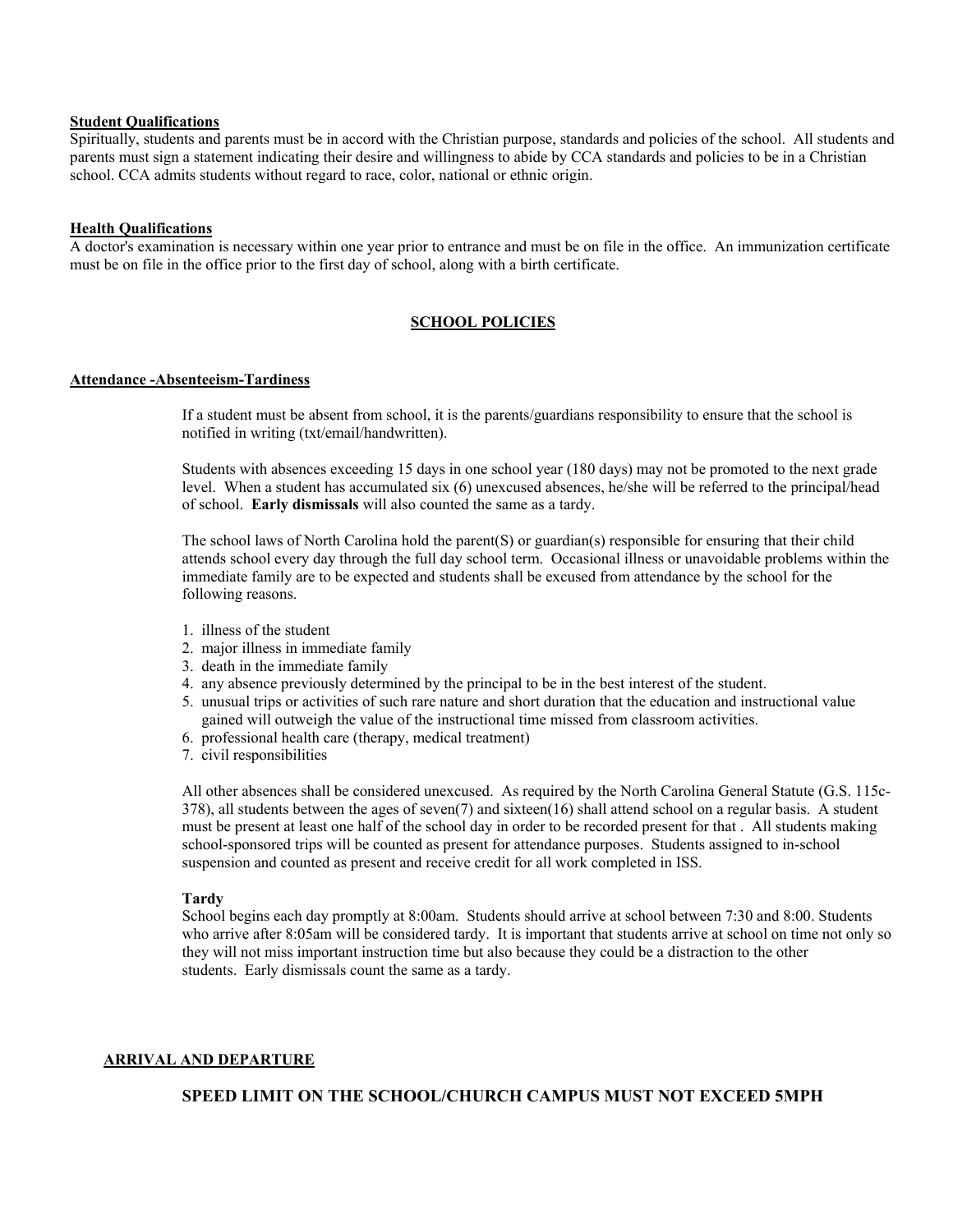School begins each day promptly at 8:00am. Students should arrive at school between 7:30 and 7:55am. If you choose to walk your child to their cubby/classroom please do not use this time to conference with your child's teacher. Appointments needs to be made for discussions. Teachers should be using this time to greet your child and prepare for assembly in the sanctuary.

Names of those people permitted to pick up a student during the day are filed with the enrollment application. Children will not be released to anyone else without written permission or a phone call from an authorized person.It is the sole responsibility of the parent to notify CCA of any changes to the pick-up list.

 **Afterschool** - Any student not picked up at the time of school dismissal (3:15) will be sent to afterschool. If your child is not picked up before 3:30, the parent will be charged \$10.00.

#### **Inclement weather/school Closings**

In the event of severe weather Carolina Christian Academy will most often be in compliance with Clay County Schools. We will enact the phone tree system to inform you of closings or delays. It is the responsibility of the parents to make sure a current phone number is available so that you can be reached in case of weather related emergencies. Always use personal discretion to determine if road conditions where you live are safe for driving.

# **Cell Phone Usage**

The use of student cell phones is prohibited during school hours for many reasons. Students that bring cell phones to school MUST keep them in their backpacks or purses and not on them. Cell phones must be powered off. If a cell phone is heard or seen, it will be collected by the teacher and may be taken to the Administrator to keep until the parent comes to collect it or returned at the Teacher or Principal's discretion.

#### **Chapel**

CCA holds assembly each morning for pledges, singing, praying, and worshipping. Chapel services with Pastor Chris will be held for all students each Tuesday. Students will be expected to enter and leave quietly, as well as be respectful of God's house while in service. This will be a time of singing, praying, fellowship, inspiration, and challenge from the Word of God. Misbehavior will not be tolerated.

#### **Communicable Diseases**

 Children enrolled or who seek to enroll at Carolina Christian Academy and are diagnosed to be carrying any communicable or potentially lethal disease will not be permitted to enroll or to continue to attend classes until they have been medically diagnosed as no longer carrying the communicable disease.

# **Curriculum**

Carolina Christian Academy utilizes both Christian and secular (North Carolina Standard Course of Study) curriculum. All curriculum is taught with a Christian perspective and infiltrated with Christian education philosophy.

#### **Emergency Drills**

 Fire drills will be conducted monthly throughout the school year. Lock down drills will be conducted 4 times during the school year and Tornado drills will be conducted twice during the school year. Students are expected to perform drills in an orderly, serious manner and follow all instructions given by school personnel.

In the event of a true emergency parents will be contacted through the phone tree and given all pertinent information.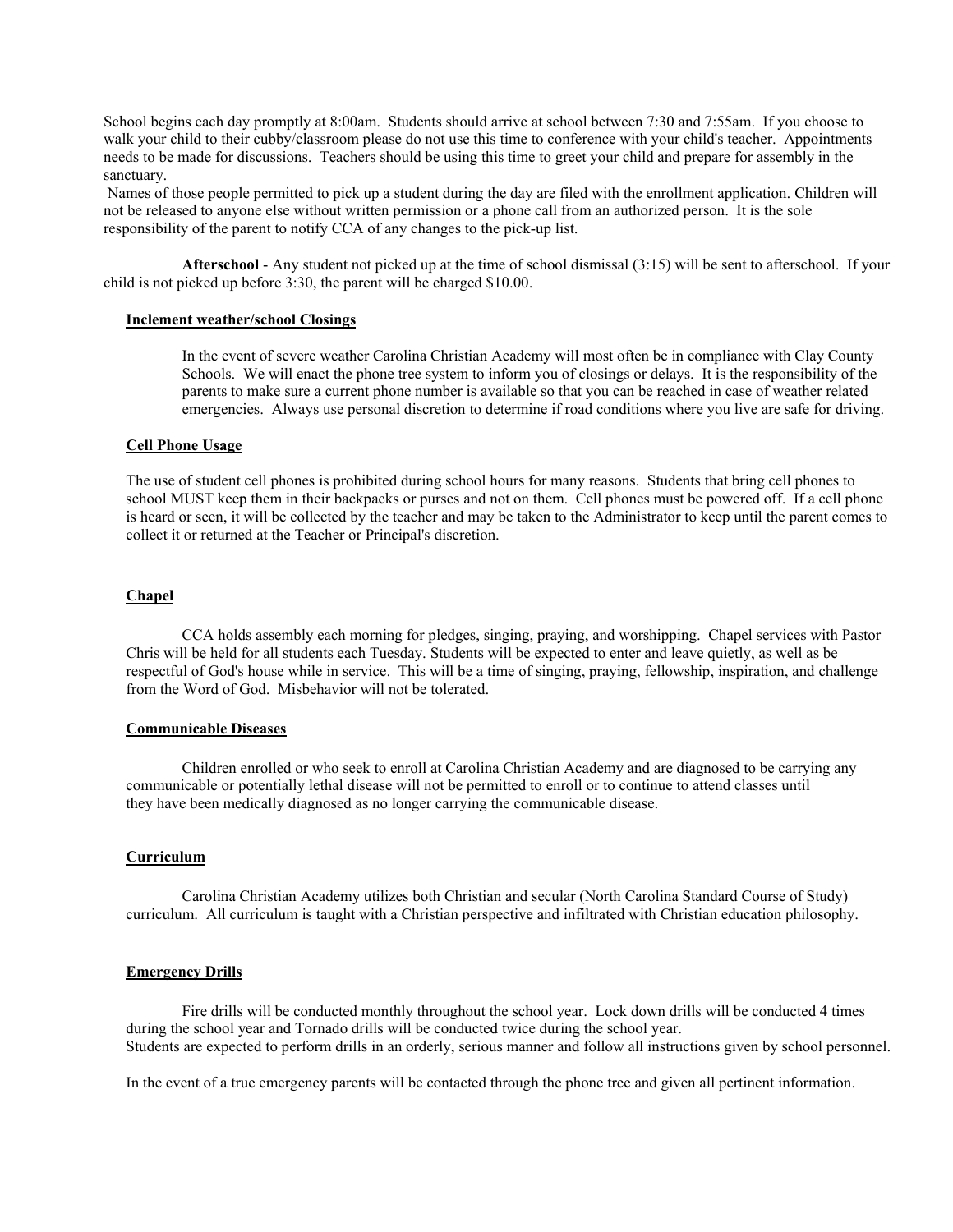# **Field Trips**

 Field trips may be planned during the school year. Parents may go on the field trips, but must sign and follow the chaperone agreement. Both students and parents must follow dress code and conduct policies of the school. Parents who are out of dress code will be asked to change into proper attire. As part of the chaperone agreement, chaperones may be responsible for more than their own child. Students must stay with assigned chaperones from the beginning until the end of the field trip, and may not change chaperone groups for any reason. Chaperones must attend the entire field trip. Students may only leave a trip once their parent has signed them out with the teacher.

# **Fundraising**

 The school does not receive any federal or local aid and, therefore, asks every student and family to help in fundraising activities, which enable us to hold tuition to a minimum. The school conducts several fundraising events throughout the school year to enable us to meet the expenses not covered by tuition.

#### **Head Lice**

 A student must be free of lice and nits to attend school at Carolina Christian Academy. Your child will be individually checked periodically for head lice. If the student is found to have head lice, he or she will be isolated in the sick room (office), and the parents will be notified to pick up the student. The parent must verify treatment, and the student will be checked upon re-entry. No student will be allowed in school with lice, active or dead.

#### **Health Records**

 All students at Carolina Christian Academy must have a current physical and shot record on file at the school, as well as a birth certificate. No students will be admitted to class without these records.

#### **Home Learning**

Good home learning assignments are critically important to augment daily instruction. Home learning offers reinforcement, practice, remedial activity and emphasis on special projects. When parents detect problems with home learning (lack of interest, sloppiness or too much time involvement), the teacher should be notified. Coaching, encouragement and support are acceptable, but completing the home learning for the child is out of order. When problems arise, parents need to contact the teacher before it is too late to remedy a bad situation. **Home learning will not be assigned for completion on Wednesday nights.**

#### **Illness**

 Keeping a healthy environment is important to all our students. We certainly commend a student's desire to come to school every day, but we desire our school to have the healthiest environment possible. Please keep your child(ren) at home if they have any of the following symptoms:

- Fever- defined as having a temperature of 99 degrees or higher. Students should be fever-free (without feverreducing medications) for at least 24 hours prior to returning to school.
- Diarrhea
- Vomiting- within a 24 hour period
- Body rash with no doctor diagnosis
- Sore throat will fever and swollen glands
- Eye discharge- thick mucus-pink eye
- Head lice and Scabies
- Any communicable disease
- Child is irritable, continuously crying, or requires more attention than we can provide without compromising the health and safety of other children in our care.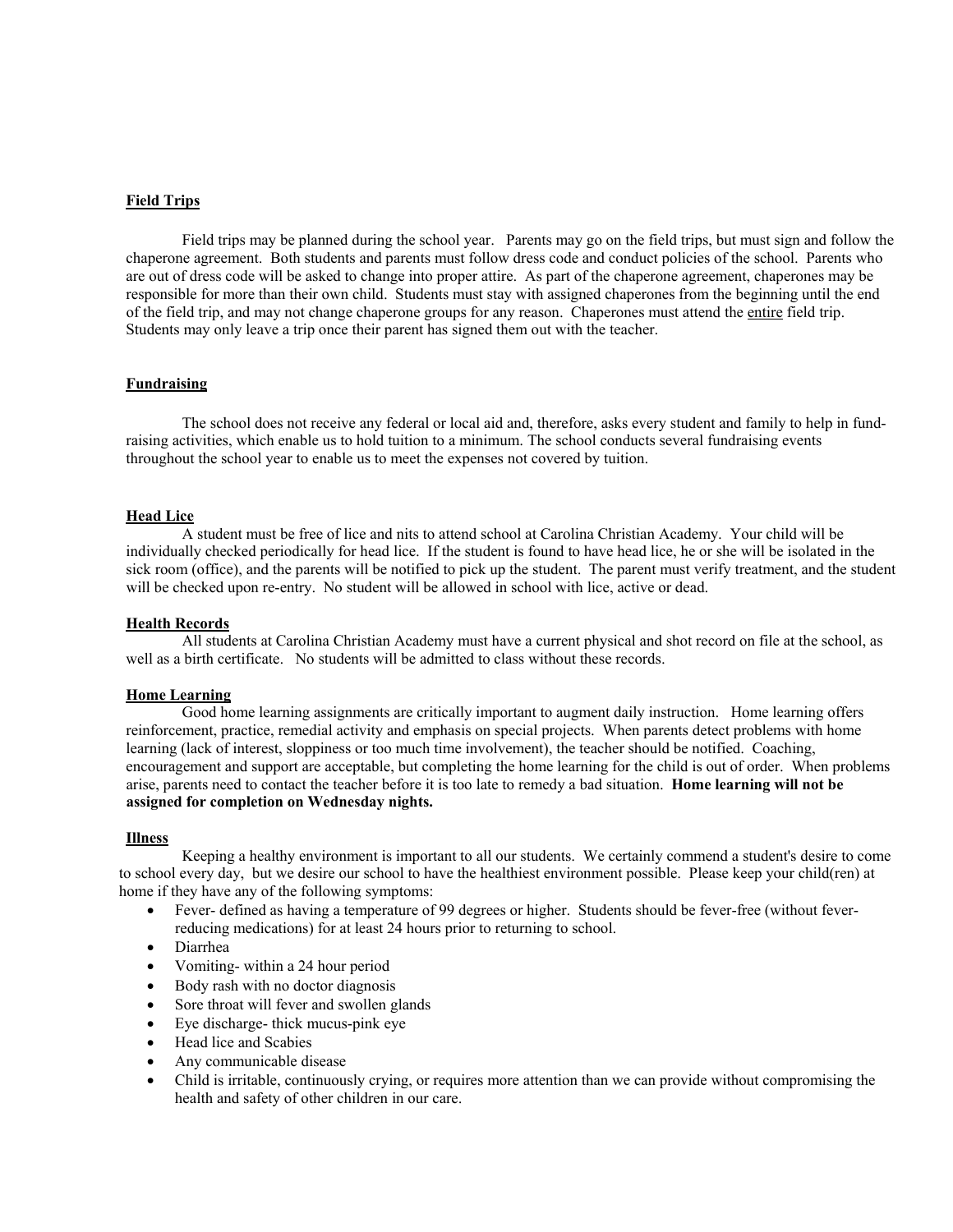#### **Lost and Found**

 The school is not responsible for lost items. We urge parents to mark their child's name on clothing and personal articles to help in the proper return of misplaced items. Items that have been found will be turned into the lost-and-found at the school office. Items not claimed by the end of each nine-week grading period will be placed in the benevolent ministry of the church or given to a local charity.

#### **Medication**

Medicine must be in its original bottle with the child's name, doctor's name, date prescription was filled, name of medicine or prescription number and directions for dosage. Over the counter medications will only be administered with precise written directions from the parent.

#### **Parental Visits**

It is the desire of the administration and faculty to be of service to both parents and students. Each teacher welcomes a visit from the parents. We require, however, that any visit to a classroom for conference, discussion or viewing of the class, etc., be made by appointment with the student's teacher.

#### **Problem-Solving - The Matthew 18 Principle**

 This school is truly a place for us, as believers, to practice Christian principles. As a chosen people, we must act initially to be responsive to God's plan, and secondly to serve as a model for the students. As problems arise, we must handle them in a Godly way. God's Word declares the way to problem solving. We can find the formula to relationship problem solving in the 18th chapter of Matthew. This principle can be exercised in the Christian school and can help maintain strong, serious-minded relationships. The Bible says: "Moreover if thy brother shall trespass against thee, go and tell him his fault between thee and him alone: if he shall hear thee, thou has gained thy brother. But if he will not hear thee, then take with thee one or two more, that in the mouth of two or three witnesses every word may be established. And if he shall neglect to hear them, tell it unto the church: but, if he neglect to hear the church, let him be unto thee as a heathen man and a publican."

 As children of God, we need not be easily offended or overly sensitive. CCA expects all parties involved to apply and follow the Matthew 18 principle and seek a resolution privately among believers. If misunderstandings or problems arise between the teacher and a student, teacher and parent, parent and the school, or any of several possible areas it is often the result of lack of communication between those involved. The CCA communication policy is based on Matthew 18:15-17 and should be used for handling communication.

1. All questions, problems or complaints should be brought directly to the teacher first before anyone else is involved. 2. If the situation is not resolved at this level through direct contact, (95% of them are!), it should then be brought to the Principal/School Head.

3. If it is still not solved at this point, it should be presented to the Chairman of the Board in writing for his/her consideration.

4.Finally, but only when all of the above steps have been exhausted, in order and without satisfactory resolution, does the problem find its way to the School Board through written approval.

# **Textbooks/Supplies**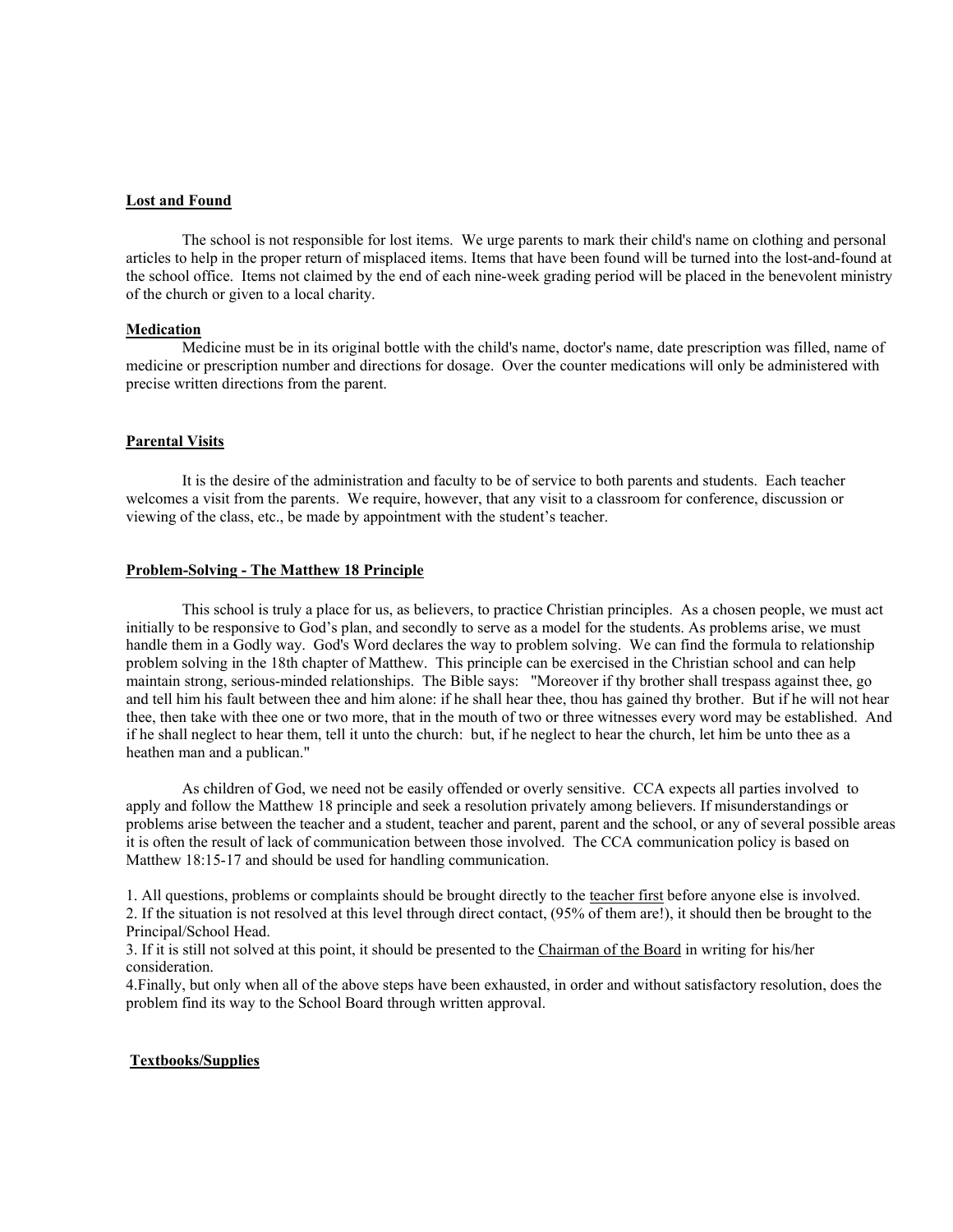Textbooks and workbooks are distributed on a purchase-loan agreement. Under this agreement, some consumable books, such as workbooks, will be used up by the student and belong to them. Other books, such as readers and textbooks, are the property of the school and, therefore, are to be treated very carefully.

 The student's name must be written in ink in the front of each book in the space provided. In the event of loss of textbooks, workbooks or library books, the student will be charged for the total price of replacement.

 No report cards or grades will be issued unless the proper books are recovered and any lost or damaged books are paid for. Students **must** have their own supplies (books, paper, pencils, notebooks, etc.). Any item a child brings to school should have his/her name on it.

#### **Withdrawals**

 Withdrawal from school must be made through the school office. Parents or guardians must take care of withdrawals. Full payment must be made through the month of withdrawal on all fees, books, etc. Report cards and student records cannot be released until all accounts are cleared. No refund will be made on registration fees or matriculation fees.

#### **Discipline Policies**

The last thing Jesus Christ did on the earth was to command His followers to make disciples of all people (Matt. 28:19). Inasmuch as the words "disciple" and "discipline" come from the same root word, it is clear that disciples are not made without discipline. It is therefore, the policy of CCA to maintain loving, but firm disciplinary procedures.

Students and parents are reminded that the Lord Jesus Christ expects us to be disciplined in all of life. "Let every soul be subject unto the higher powers." (Romans 13:1a) When parents enroll their children at CCA, they are placing their children under our authority with the expectation that we will exercise authority for the benefit of their children. Parents are therefore expected to be supportive of those they have chosen to serve in positions of authority over their children. Parents can expect their children to receive caring discipline. Carolina Christian Academy personnel will not administer corporal punishment.

Although the punishment for some offenses is specific, no student or parent should automatically expect to receive the minimum or maximum disciplinary action when he/she is involved in a problem. Disciplinary action may be determined on an individual basis based on a wide range of variables such as, but not limited to, the age of the student, past record of behavior, student attitude, the severity of the infraction, and the severity of the problem as it exists in that particular setting, unique factors preceding the misbehavior, and the degree of involvement by the student.

The administration has the right to adjust the discipline to meet unusual circumstances and situations. School administration and leaders will exercise professional judgment in these decisions. They will retain the right to treat each occurrence on an individual basis without creating a precedent in any future case and to suspend any disciplinary action that they deem appropriate.

Each incident of inappropriate behavior is unique in terms of situational variables. No student is allowed to disrupt the class with words, actions, or a negative attitude. Carolina Christian Academy will use one or more of the following options when it becomes necessary to show our student that we love them:

- Non-verbal and verbal warnings
- Copying God's word that is appropriate to the situation
- Denial of in school and extracurricular privileges including fieldtrips
- Silent lunch
- Walking laps around the playground instead of free play during recess
- Detention: Appropriate cleaning duties or other service activities around the school (after 3 detentions the student will receive ISS)
- ISS (In-school suspension) or OSS (Out-of-school suspension): Work missed during any suspensions will be completed, but any quizzes or tests missed during an OSS will be an automatic zero. Any student who receives three suspensions in one school year will be considered for dismissal. If a student is assigned ISS, the parents account will be billed a fee of \$25 per day.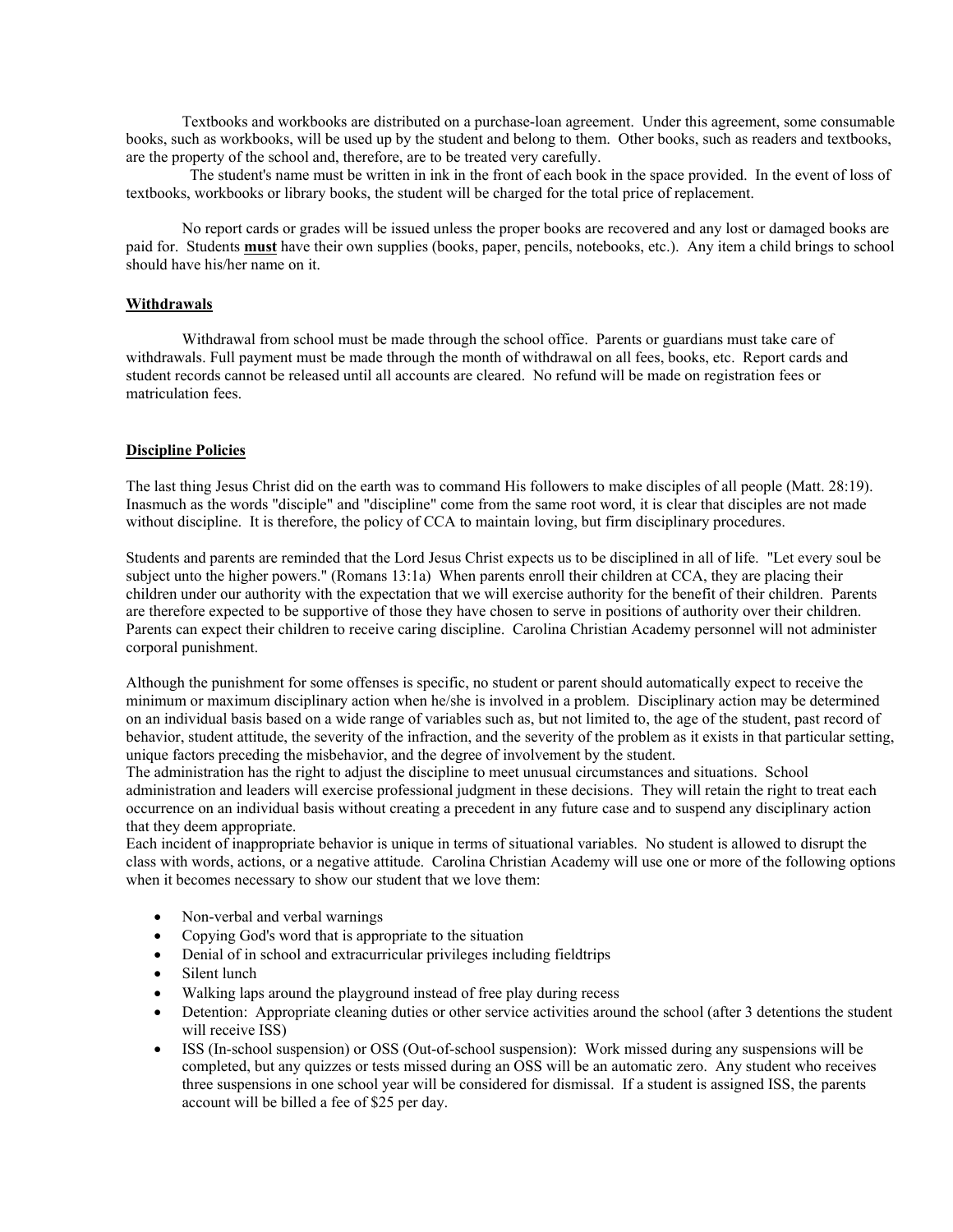- Restitution- This is used in cases of theft or destruction of property. It is expected that anyone found guilty of an offense of this nature will return what has wrongfully been taken or replace what has been lost or damaged.
- Expulsion: Expulsion may be used in rare instances where a child is consistently antagonistic to school standards/ authority and is non-responsive to other forms of discipline. It is also used when a child is having a significant negative influence on the school or other students. The school board, upon recommendation of the Principal, decides if and when expulsion is warranted.

Some offenses show blatant disrespect for authority, directly disobeys, violates Biblical moral conduct, or seriously threatens the safety of others. **Any action of this nature will be immediately referred to the Principal**. The Principal will determine the proper disciplinary action based on the situation.

# **Student Standards of Conduct**

- 1. Students must display an attitude of reverence for God and the things of God.
- 2. Students must show respect during the pledge of allegiance to the American flag, Christian flag and Bible.
- 3. Students must exhibit respectful obedience to authority (parents, teachers, etc.) and school regulations, even when the person in authority is not immediately present. Such obedience should be willing and immediate, and is to extend to any member of the school staff, even if that person is not the student's own teacher.
- 4. Students should develop responsibility in doing assigned or expected tasks.
- 5. Students should never leave their classroom, assigned area, or the school campus without permission from a teacher or office personnel.
- 6. Students should not open a door leading to the outside for **any** person, even if they know them. They should tell an adult and that adult should open the door. This is for safety reasons.
- 7. Unnecessary bodily contact, whether it is affectionate, playful, or hostile, is not acceptable conduct while at school. Such incidents, which may seem harmless, often expand rapidly and tend to detract from the development of proper relationships and a constructive educational atmosphere.
- 8. Conversations held on the CCA campus are not to infringe on the rights of others, and they are to relate constructively to the time and place. Within class discussion a student may speak when he/she has been properly recognized and "has the floor". At other times he/she should remain quiet, attentively and respectfully listening to the contributions of others. Conversations, private or public, are expected to be positive, constructive, and respectful. Provocative, dirty, or suggestive language, drawings, or stories, pornography of any sort, gossip, misuse of God's name or spiritual terms, suggestive "sign language," "degrading names," "putting others down" by telling them to "shut up," "get lost," etc., even if "done in fun," are examples of conduct which are unacceptable at CCA and are causes for immediate disciplinary action.
- 9. All property, personal or other, is to be treated with due respect. Damaged or destroyed property belonging to others is to be replaced by the student or students responsible.
- 10. Students are to refrain from bringing or listening to secular music while on campus or attending school functions.
- 11. Internet usage is a privilege that will be removed if abused. Any student caught trying to access websites with pornography, foul language, etc. will be subject to loss of all internet privileges and suspension from school.
- 12. Cheating or plagiarism in any form is not tolerated at CCA. Cheating will result in a grade of 0 on the assignment/test and communication with the parents. Further incidents may be cause for immediate suspension.
- 13. In order to best promote the goals and purposes of the school, students are asked to leave all **toys, electronic games, I-pods, I-pads, cell phones, non-educational magazines, and questionable books at home, unless requested by the teacher.** If the above items are found on school premises, the school reserves the right to collect the item to be returned at the Principals discretion.
- 14. Students must not steal, which includes borrowing without permission.
- 15. Student actions must not include assault and battery, intimidation or bullying, coercion, other behavior detrimental to learning, verbal and/or physical abuse.
- 16. Each student is expected to come to class prepared. This includes bringing the correct books and materials to school/class, completing assigned homework and projects on time, and participating in class discussions.
- 17. Students are expected to follow the school dress code policy. Repeated non-compliance may result in disciplinary action or fees and/or the parent may be called to bring the appropriate items to school.
- 18. It should be remembered that the school not only hopes to contribute much to the student, but the student is expected to contribute much towards the school. A student who counteracts the goals and purposes of the school by indifference, overt action, willful action or choices that damages the reputation of the school will be subject to discipline.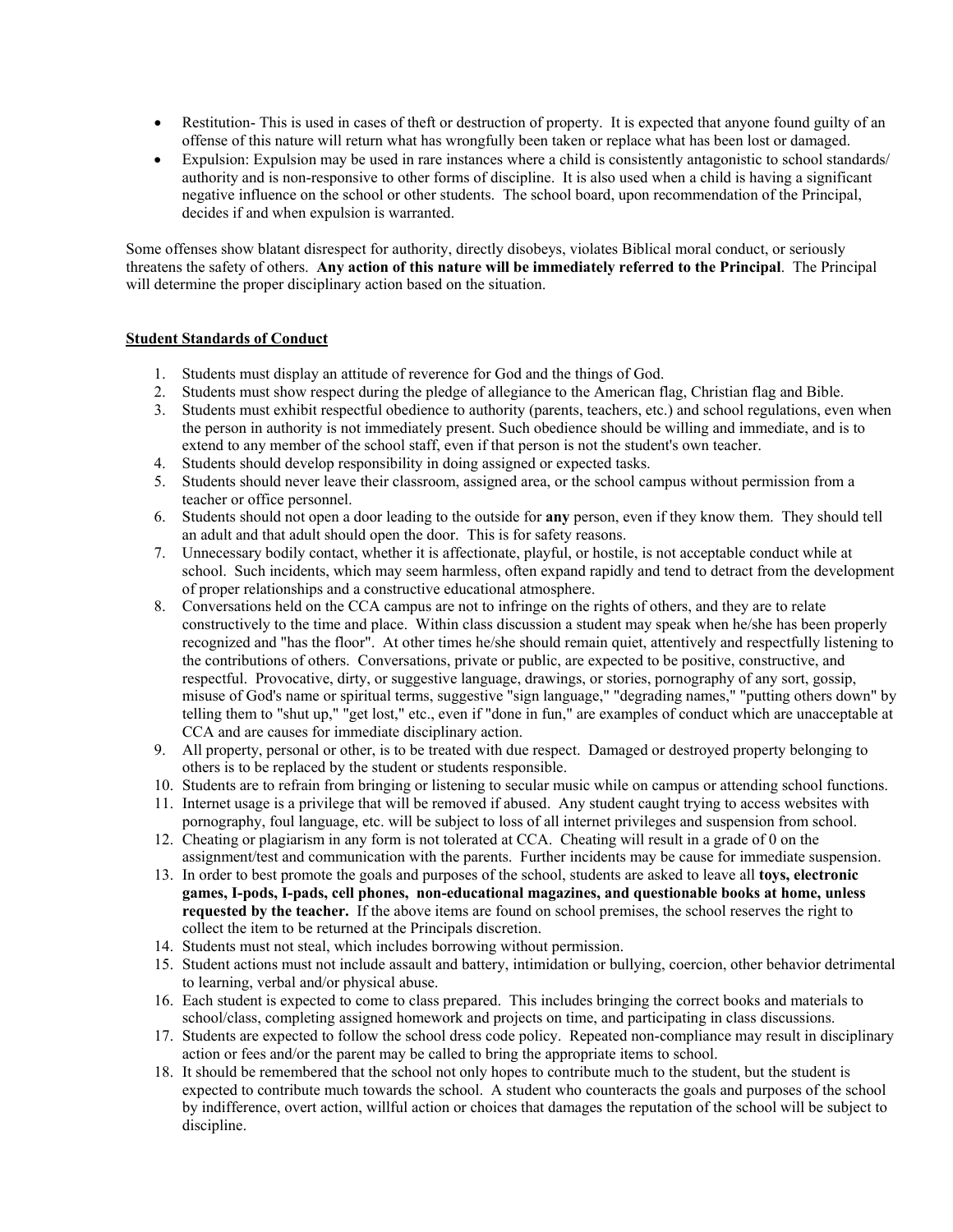# **PARENT/SCHOOL AGREEMENT**

1. In the event my child becomes ill or injured while under school supervision, I agree that the school authorities shall first contact the responsible parent or guardian. In the event no one can be reached, the school authorities shall contact the student's physician and follow his instructions. If the student's physician cannot be reached, school authorities will use their own discretion in contacting a properly licensed and practicing physician and follow his instructions. If, in the opinion of a properly licensed practicing physician, my child needs medical or surgical services which require my consent before being supplied and I cannot be reached, I hereby authorize, appoint, and empower the principal/teacher to furnish on my behalf such written or oral authorization as may be required. Further, I release the principal/teacher and the school from any liability which might arise from the giving of such authorization, it being my desire that my child be furnished with such medical or surgical services as soon as reasonably possible after the need arises.

2. I give my permission for my child to go on scheduled field trips and other school-approved activities.

3. I acknowledge that the school reserves the right to suspend or dismiss any student who: (a) has a conduct record which is not in keeping with the best interest of the school; (b) develops a negative attitude toward the Christian philosophy of the school; (c) is found to be in possession of or using drugs, alcoholic beverages, tobacco products, weapons or involved in sexual immorality; or (d) becomes engaged, married or pregnant. As representatives of the school, these guidelines apply both on and away from campus.

4. The school is not responsible for the loss of personal property, whether the loss occurs by theft, fire or any other cause.

 5. Carolina Christian Academy reserves the right to dismiss any student who persistently and willfully neglects his academic work, exercises poor citizenship, reflects adversely on the Christian principles of the school or genuinely fails to cooperate with instructors or administration. He or she may be indefinitely suspended or asked to withdraw from the school.

# 6. **I agree to comply with and support the spiritual, moral, dress and disciplinary standards and policies of the school.**

7. The full cooperation of the home in the education of the child is expected. Failure on the part of the parents to cooperate with the school will be considered grounds for dismissal of the student.

8. I agree, in accordance with the principle of Matthew 18:15-17, to bring any and all questions and criticisms to the person most directly involved. If I have a question about a specific classroom action or procedure, I will contact the appropriate teacher. If a satisfactory conclusion is not reached, I will then contact the principal.

9. I will attend school functions whenever possible.

10. I understand I agree to an annual tuition payment upon enrollment. Withdrawal does not alter this commitment. Only a geographical move out of the service area for employment purposes will negate this commitment. I agree to fulfill financial commitments on time.

11. I agree to abide by and verbally support all the regulations and policies of the school.

12. My child is permitted to take part in all school activities, including but not limited to all school-sponsored field trips. I absolve the school from liability to me or my child in case of accident or injury to my child at school or during any school-sponsored outing.

13. As parents, we sincerely pledge our loyalty to the aims and ideals of the school. We hereby invest authority in the faculty and administration concerning the discipline of our child as necessary. We further agree that we will support the faculty and administration in discipline at home as needed.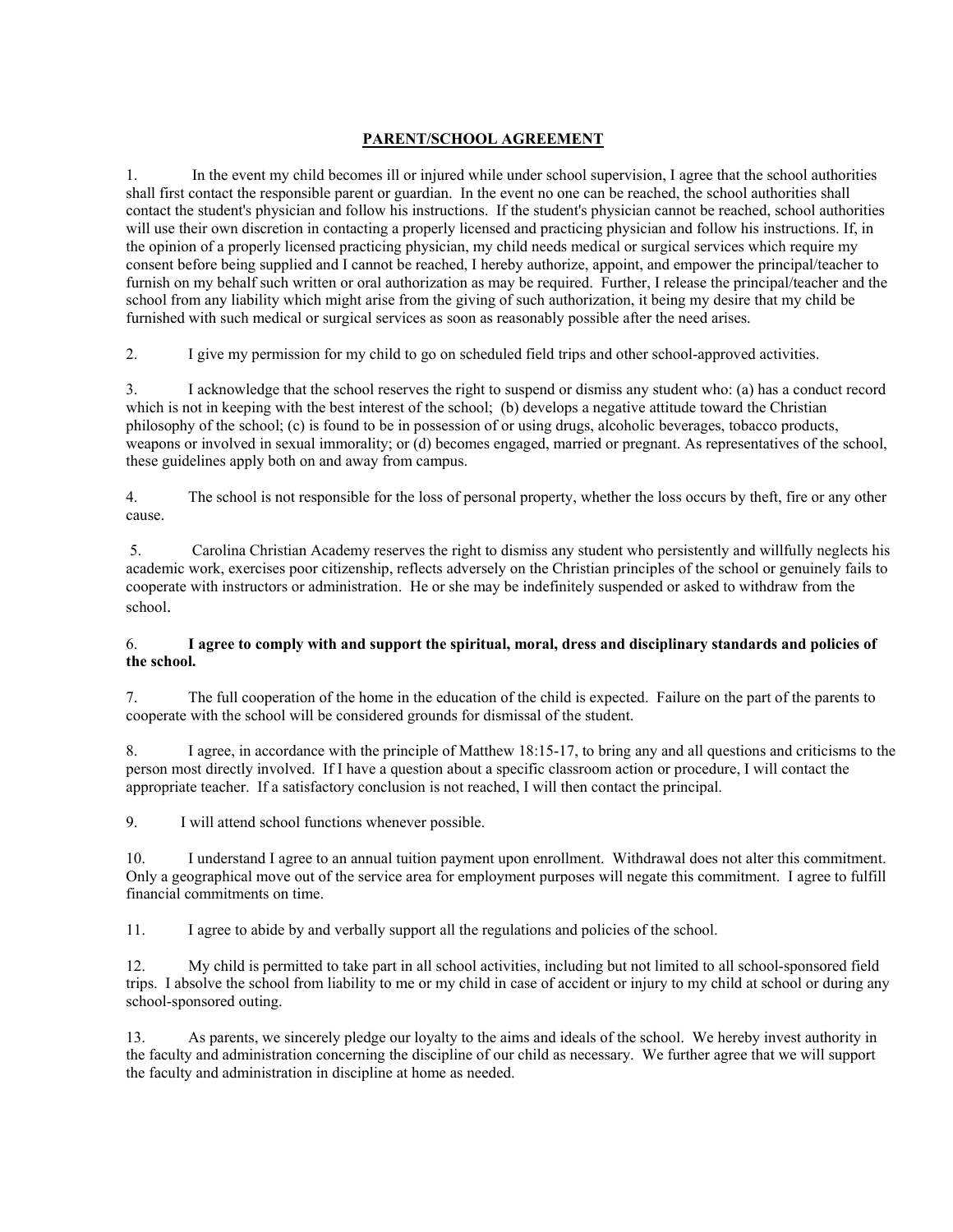14. It is understood that all students are accepted on a trial basis for the first thirty days before grade placement or enrollment becomes final.

15. Carolina Christian Academy admits students of any race, color, national and ethnic origin to all rights, privileges, programs and activities generally accorded or made available to students at the school. It does not discriminate in the administration of its educational policies, admission policies, scholarships, athletic programs and other school activities.

16. I agree with the following statements supporting the Biblical conviction for a Christian education: (a) God, in His infinite wisdom and according to His divine purpose, has placed children under the primary and direct responsibility of parents who are commanded in the Scriptures to bring them up in the nurture and admonition of the Lord. (Ephesians 6:4, I Timothy 5:8); (b) parental responsibilities include seeing children are taught the "truth" and shielded from instruction that "causeth them to err" (Proverbs 19:17).

17. Carolina Christian Academy does not provide programs for EH (Emotionally Handicapped), SLD (Specific Learning Disability), ADD (Attention Deficit Disorder), or ADHD (Attention Deficit Hyperactivity Disorder) children.

18. I understand that if I, or any agent acting in my behalf or on behalf of my child, bring any legal action against the school or its agents and such legal action is found in favor of the school to its agents, I will be responsible for paying all legal fees and other expenses related to such action.

# **DRESS CODE**

 The dress and appearance guidelines of Carolina Christian Academy represent our desire to maintain a distinctive testimony in our community exemplifying the highest of Christ-like values. Scriptural guidelines for students, staff, and volunteers to follow in reference to personal appearance are as follows:

- **Modesty (1 Timothy 2:19)**
- **Distinction between the sexes (Deuteronomy 22:5)**
- **In a manner pleasing to the Lord (Romans 12:1)**
- **Appropriate dress for the occasion (1 Corinthians 14:40)**

The uniform dress code applies to **all** students Kindergarten through 8th grades and is in effect for all school days with exceptions of announced \$1.00 jean days, special dress up days, field trips and ceremonies.

#### **Boys**

Uniforms

a. Knit Polo Shirts: Any solid color

- b. Pants: Must be khaki or navy in color. No excessively baggy or tight pants.
- c. Shorts: Khaki or navy in color
- d. Shoes: loafers or athletic shoes (please no shoes that light up or open toed shoes)

#### Guidelines

- a. Uniforms are to be worn daily.
- b. Hair must be kept at a moderate length; conservative styles are appropriate.
- c. Hats may be worn before school and after school.
- d. No pierced ears, body piercing or tattoos are permitted.
- Sweatshirts/hoodies worn over uniform shirts are acceptable. (Symbols, pictures, slogans or patches must not take away from a positive Christian environment)

Casual Dress/Jean Day

- a. Jeans must be appropriately sized, pulled up and cannot have holes.
- b. Regular uniform polo shirts OR CCA t-shirts only.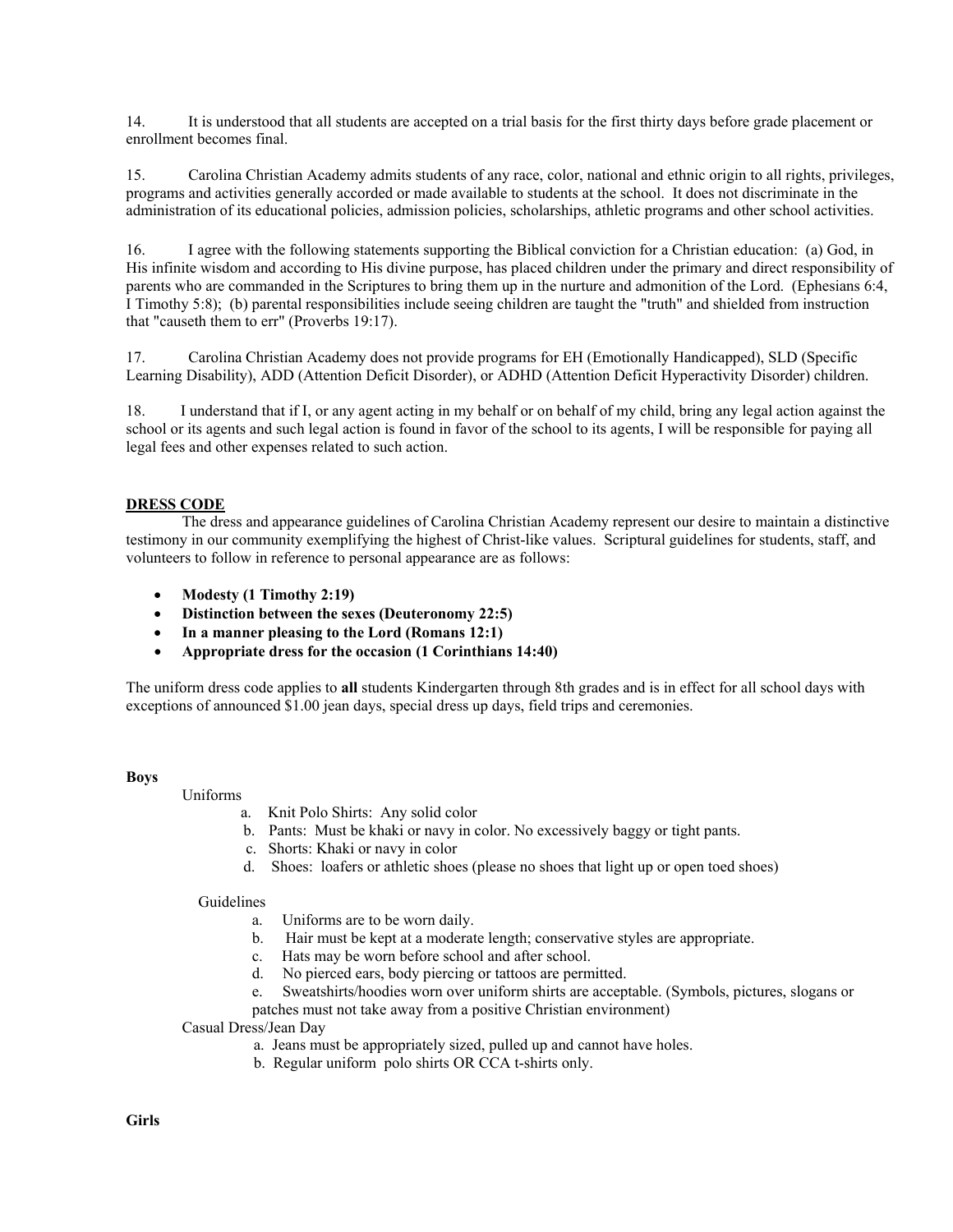#### Uniforms

- a. Knit Polo shirts: Any solid color
- b. Skirts, skorts or jumpers: navy, khaki or plaid
- c. Pants: khaki or navy pants
- d. Shorts: Khaki or navy "bermuda" length
- e. Shoes: loafers, casual dressy flats, casual low heels or athletic shoes (please no shoes that light up or open toed shoes)

#### Guidelines

- a. Uniforms are to be worn daily.
- b. Proper undergarments are to be worn at all times.
- c. Ear piercing is allowed, one earring per lobe. Body piercing or tattoos are not permitted.
- d. Sweatshirts/hoodies worn over uniform shirts are acceptable. (Symbols, pictures, slogans or

patches must not take away from a positive Christian environment)

#### Casual Dress/Jean Day

- a. Jeans must be appropriately sized, pulled up and cannot have holes.
- b. Regular uniform polo shirts OR CCA t-shirts only.

## **Grades**

#### **Report Cards**

Students will receive report cards once every nine weeks. The report card is to be signed by the parent(s) and returned within two working days. A \$5.00 fee will be charged for each lost report card.

#### **Grading Scale for Kindergarten – First Grade**

*Students are evaluated in three different areas:*

- 1. Academic Achievement<br>2. Effort
- **Effort**
- 3. Conduct/Work Habits

| 4-Exceeds the | 3-Meets the | 2-Approaches the | 1-Falls Below the | NA-Not Assessed |
|---------------|-------------|------------------|-------------------|-----------------|
| Standard      | Standard    | Standard         | Standard          | at this time    |

#### **Grading Scale for Second grade and up**

 $A = 93-100$  B = 85-92 C = 76-84 D = 70-75 F = 69 or below

#### **PE, Spanish, Drama and Art classes will be graded as:**

- O Outstanding
- S Satisfactory
- N Needs Improvement
- U Unsatisfactory

#### **Music class will give number grades \* Specials affect Honor Roll**

I - Incomplete indicates the student has, for some reason, not completed a sufficient amount of work to receive a letter grade at the close of the present reporting period. All incomplete grades are to be resolved within one week, and the "I" changed to a letter grade or it becomes an "F".

N/A means not applicable.